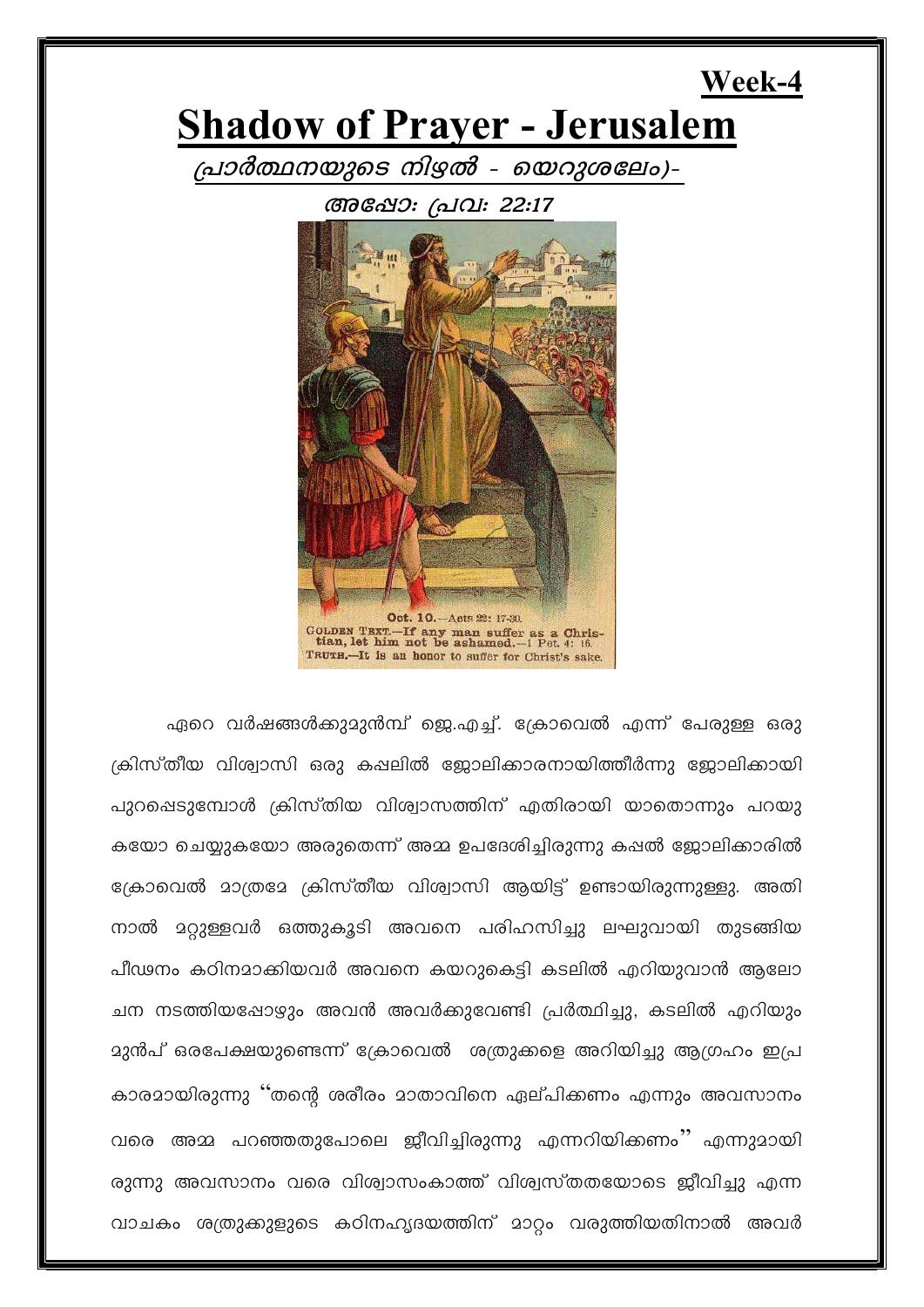അവനെ കടലിൽ എറിഞ്ഞില. ആ ജോലിക്കാർ എലാവരും അവൻ വിശ്വസിച്ച ദൈവത്ത അറിയുവാൻ തയാറാക്കുകയും യേശുവിനെ രക്ഷിതാവായി സ്വീകരി ക്കുകയും ചെയ്തു.

വെളിച്ചത്തിനുമാത്രമേ അന്ധകാരത്തെ മാറ്റുവാൻ കഴിയുകയുള്ളു. ഇരു ളിന് വെളിച്ചത്തെ നീക്കുവാൻ കഴിയുകയില്ലെങ്കിലും പകയ്ക്കുവാൻ കഴിയും. യെറുശലേമിൽ പാർക്കുന്നവർക്കേ ഇരുളിലുള്ളതിനെ വെളിച്ചത്താക്കുവാൻ കഴി യുകയുള്ളു വായനഭാഗത്ത് പിന്നെ ഞാൻ മടങ്ങിവന്നു എന്ന് പറയുമ്പോൾ മുൻപ് ചെയ്ത ഏതോ ഒരു പ്രവർത്തിക്കുശേഷമാണ് ശൗൽ യെറുശലേമിൽ വന്നത് എന്ന് മനസ്സിലാക്കാം ആപ്രവർത്തിക്കായി യെറുശലേം വിട്ട് ദമസ്കോ സിലേക്ക് പോകുന്നു. ദൈവസന്നിധി വിട്ട് അകന്നാലും ദൈവത്തിന് ഉപയോഗി ക്കേണ്ടവരെ അദ്ദേഹം പിൻ തുടർന്ന് പിടിച്ചിരിക്കും. ശൗൽ എന്തിനുപോയി എന്നറിയുവാൻ Read അഷോ : പ്രവ: 22:4,5 വാഗ്ദത്ത സന്തതികളെ ഉപദ്രവി ക്കുവാൻ സന്തോഷമുള്ള ഇ്ലഡീക സന്തതികൾ അന്നും ഇന്നും ഉണ്ട് അതിനുളള അധികാരപത്രവും അവരുടെ കൈവശമുണ്ട്. എന്നാൽ ദൈവീക പ്രകാശത്തിനു  $23$ ൻപിൽ അവർ ഒന്നും ഇല്ല എന്ന് തെളിയിക്കുന്നു ശൗൽ കണ്ട വെളിച്ചം  $\emph{Read}$ അഷോ : പ്രവ: 22:6,11 അകന്നുപോയവനെ മടക്കികൊണ്ടുവരികമാത്രമല്ല തനിക്ക് ഉപയോഗമുള്ളവനാക്കി മാറ്റുവാനുള്ള പദ്ധതികളും ദൈവം തന്നെ ചെയ്യുന്നു. ദമസ്ക്കോസിൽ പാർക്കന്നവരിൽ നല്ല സാക്ഷ്യമുള്ള അനന്യാസ് എന്ന് പുരു ഷന്റെ അടുക്കൽ ചെല്ലുംവെര മൂന്നു ദിവസം അവന് അനുതാപത്തിന്റെ കാലയ ളവ് ആയിരുന്നു.

 $\rm Read$  അഷോ : 22:14-16 ഈ ഭാഗത്ത് രൗലിന് കാഴ്ച നൽകുവാൻ പ്രാർത്ഥിച്ചശേഷം എന്തീന് ദൈവം അവനെ കണ്ടെത്തി വിളിച്ച് വേർതിരിച്ചു ഇനി യെറുശലേമിൽ മടങ്ങി എത്തേണ്ട വ്യക്തി എന്തെല്ലാം ചെയ്യണ എന്നും മെന്നും അനന്യാസ് വ്യക്തമാക്കികൊടുക്കുന്നു ഇതുവരെയും കൈവശമുണ്ടാ യിരുന്ന അധികാരപത്രം കൊണ്ട് ഇനിവിശേഷമില്ല എന്ന് മനസ്സിലാക്കിയ ശൗൽ അനന്യാസിന്റെ കൈക്കീഴിൽ സ്നാനം ഏറ്റു. തുടർന്നാണ് അവൻ യെറുശലേ മിലെ ദൈവാലയത്തിൽ പ്രാർത്ഥിപ്പാൻ എത്തിയത്. തുടർന്ന് എന്ത് സംഭവിച്ചു എന്ന് അഷോ : പ്രവ: 22:17ൽ കാണുന്നു.ഒന്നാമതായി നീതിമാനായവനെ കണ്ടു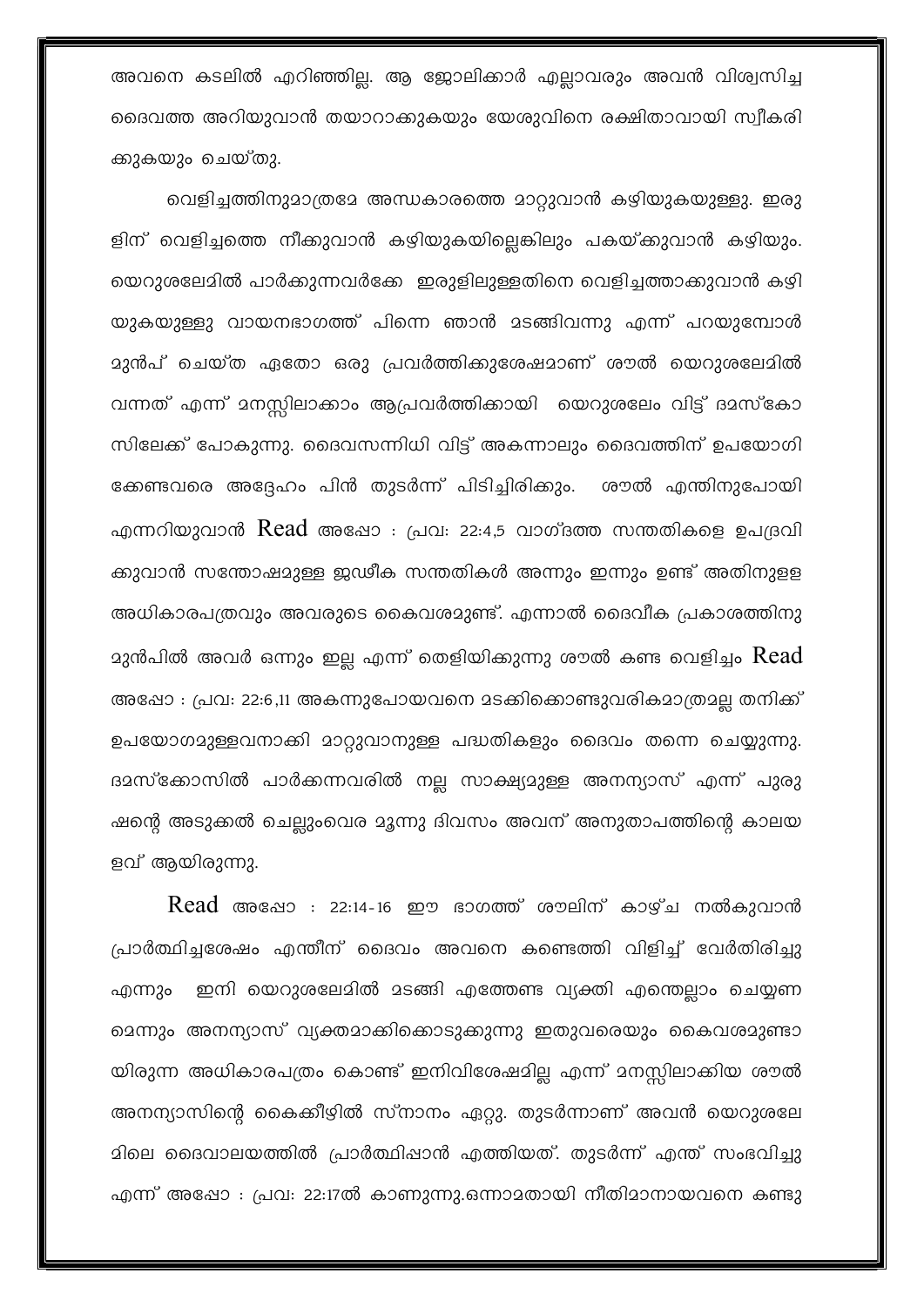തുടർന്ന് അവന്റെ വായിൽ നിന്ന് വചനം കേൾക്കുകയും ചെയ്തു. ഈ ഭാഗ്യം ലഭിച്ചത് ആത്മാവിൽ പ്രാർത്ഥിച്ചപ്പോൾ ഉണ്ടായ വിവശതമൂലമാണ്. തുടർന്ന് ഒരു വലിയ ചുമതല ദൈവം ഏല്പിച്ചു എന്ന് അഷോ : പ്രവ: 22:21)-ാം വാക്യ ത്തിൽ കാണുന്നു. ദൈവനിയോഗം എപ്പോഴ്യും നമ്മുടെ ആഗ്രഹങ്ങളേക്കാൾ വലുതാണ്. ജംതികളുടെ ഇടയിൽ ദൈവത്തിന്റെ സാക്ഷിയായി പ്രവർത്തിഷാൻ യെറുശലേമിൽ വച്ചു പ്രാപിച്ച പരിശുദ്ധാത്മശക്തി അദ്ദേഹത്തെ സഹായിച്ചു. ആത്മവിവശതയിലായ യോഹന്നാൽ അഷോസ്തോലനും എവിടെ വച്ച് ആ ഭാഗ്യം ലഭിച്ച എന്നും ലഭിച്ച ചുമതല എന്തെന്നും അറിവാൻ വെളി:1:9-11 വരെ യുള്ള ഭാഗം വായിക്കുക യെറുശലേം പ്രാർത്ഥനയുടെ നിഴലാകണമെങ്കിൽ നാം ദൈവസന്നിധിയിലെത്തേണ്ടത് എപ്രകാരം

#### (1) നിഷ്ക്കളങ്ക ഹൃദയത്തോടെ സദ്യ :15:8)

ദൈവരാജ്യത്തിന് അവകാശികളാകണമെങ്കിൽ ശിശുസഹജമായ നിഷ്ക്ക ളങ്കതയോടെ ജീവിക്കണം. ദുഷ്ടന്റെ യാഗത്തിലല്ല നേരുള്ള വരുടെ യാഗത്തി ലാണ് ദൈവം പ്രസാദിക്കുന്നത്. അഷോൾ നിശ്ചയമായും നമുക്ക് ദൈവസാ ന്നിധ്യം അനുഭവിഷാൻ കഴിയുന്നു. (സങ്കീ: 73:1) ശുദ്ധ ഹൃദയത്തോടെയുള്ള വിശ്വാസിയുടെ പ്രാർത്ഥിന രോഗ സൗഖ്യത്തിന് നിദാനമാകുന്നു.

#### (2) പ്രതിസന്ധികളെ ഭയഷെടരുത്

 $100k$  അഷോ: 4:3,5:40-41

പ്രതിസന്ധികളിൽ അഷോസ്തോലന്മാർ ഒന്നിച്ചിരുന്ന് പ്രാർത്ഥിച്ചു. അഷോ: പ്രവ: 4:29-31 തങ്ങൾ നേരിടുന്ന ഭീഷണികൾ ദൈവസന്നിധിയിൽ സമർപ്പിച്ച് പ്രാർത്ഥിച്ചപ്പോൾ ദൈവസാന്നിദ്ധ്യം അറിയിക്കുവാനായി ഭൂമി ഒന്ന് പ്രതികൂലത്തിൽ പ്രാർത്ഥിക്കുന്നവനേ ദൈവസാന്നിദ്ധ്യത്തിന്റെ കാലാങ്ങി. ഛത്വം അറിയുവാൻ കഴിയുകയുള്ളു.

### (3) പ്രാർത്ഥന വരുത്തുന്ന രൂപന്തരം

പ്രാർത്ഥന നിലവിലുള്ള സ്ഥിതിഗതികളെ മാറ്റുകമാത്രമല്ല നമ്മുടെ ശത്രുക്കളുടെ ഹൃദയത്തെയും മാറ്റുന്നു  $j$ ob 42:10 യെശ 41:12